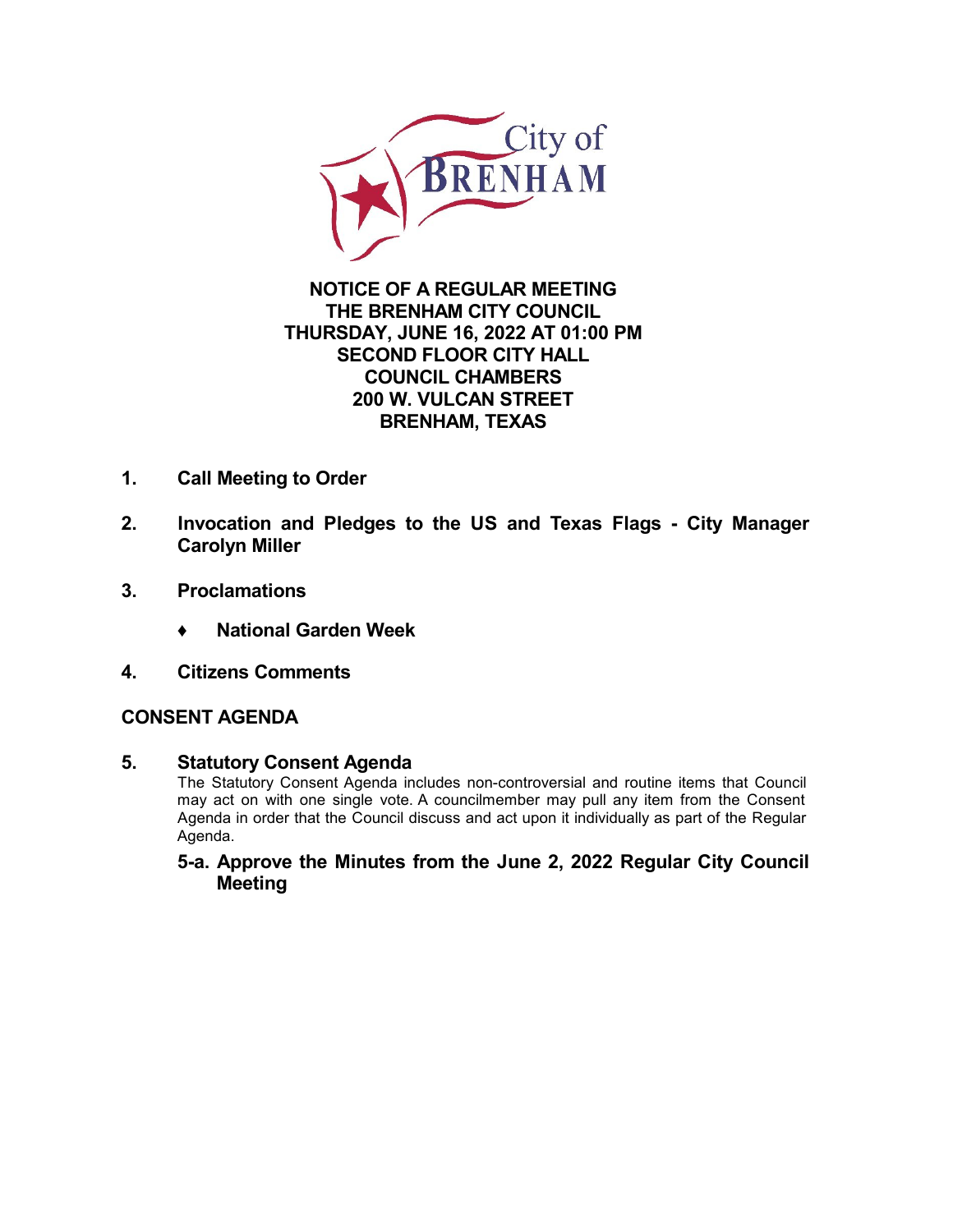- **5-b. Approve Ordinance No. O-22-011 on Its Second Reading Amending Appendix A - 'Zoning' of the Code of Ordinances of the City of Brenham for an Amendment to the City of Brenham's Official Zoning Map to Change the Zoning District From a Manufactured Home Residential Use District (R-3) to a Commercial, Research, and Technology Use District (B-2) on [Approximately](http://packets.shea.agendease.com/getdoc.php?cID=10000135&bID=217&mID=5708&iID=50552) 1.00-Acre of Land Currently Addressed as 151 FM 109, Being Further Described as Tract 81 of the John Carrington Survey, Abstract No. 120 in Brenham, Washington County, Texas (Case No. P-22-014)**
- **5-c. Approve a Noise Variance from Outreach Ministry for a [Community](http://packets.shea.agendease.com/getdoc.php?cID=10000135&bID=217&mID=5708&iID=49610) Outreach Event to be Held on July 2, 2022 at Fireman's Park from 2:00 P.M. to 10:00 P.M.**

### **WORK SESSION**

- **6. Discussion and Presentation on Possible Amendments to Chapter 17, Offenses and [Miscellaneous](http://packets.shea.agendease.com/getdoc.php?cID=10000135&bID=217&mID=5708&iID=50151) Provisions, of the Code of Ordinances and Associated Changes to the Zoning Ordinance**
- **7. Discussion and Presentation on the Main Street Advisory Board's [Recommended](http://packets.shea.agendease.com/getdoc.php?cID=10000135&bID=217&mID=5708&iID=50438) Revisions to the City of Brenham Downtown Parklet Manual**

### **REGULAR SESSION**

- **8. Discuss and Possibly Act Upon [Resolution](http://packets.shea.agendease.com/getdoc.php?cID=10000135&bID=217&mID=5708&iID=49782) No. R-22-020 Adopting the City of Brenham Downtown Parklet Manual**
- **9. Discuss and Possibly Act Upon the Renewal of City of Brenham Group Health Plan with TML Health Benefits Pool and Establishment of Funding Rates for the Plan Year Beginning October 1, 2022 through September 30, 2023 and Authorize the Mayor to Execute Any Necessary [Documentation](http://packets.shea.agendease.com/getdoc.php?cID=10000135&bID=217&mID=5708&iID=49818)**
- **10. Discuss and Possibly Act Upon Contract No. [22-082-023-D556](http://packets.shea.agendease.com/getdoc.php?cID=10000135&bID=217&mID=5708&iID=50538) Between the City of Brenham and the Texas General Land Office Related to the Community Development Block Grant Mitigation Program Infrastructure Projects Non-Research & Development Mitigation Funding and Authorize the Mayor to Execute Any Necessary Documentation**
- **11. Discuss and Possibly Act Upon a Vocational Work Contract Between the City of Brenham and Texas Health and Human Services Commission on Behalf of the Brenham State Supported Living Center for Document Shredding and Litter Management Services and Authorize the Mayor to Execute Any Necessary [Documentation](http://packets.shea.agendease.com/getdoc.php?cID=10000135&bID=217&mID=5708&iID=48907)**